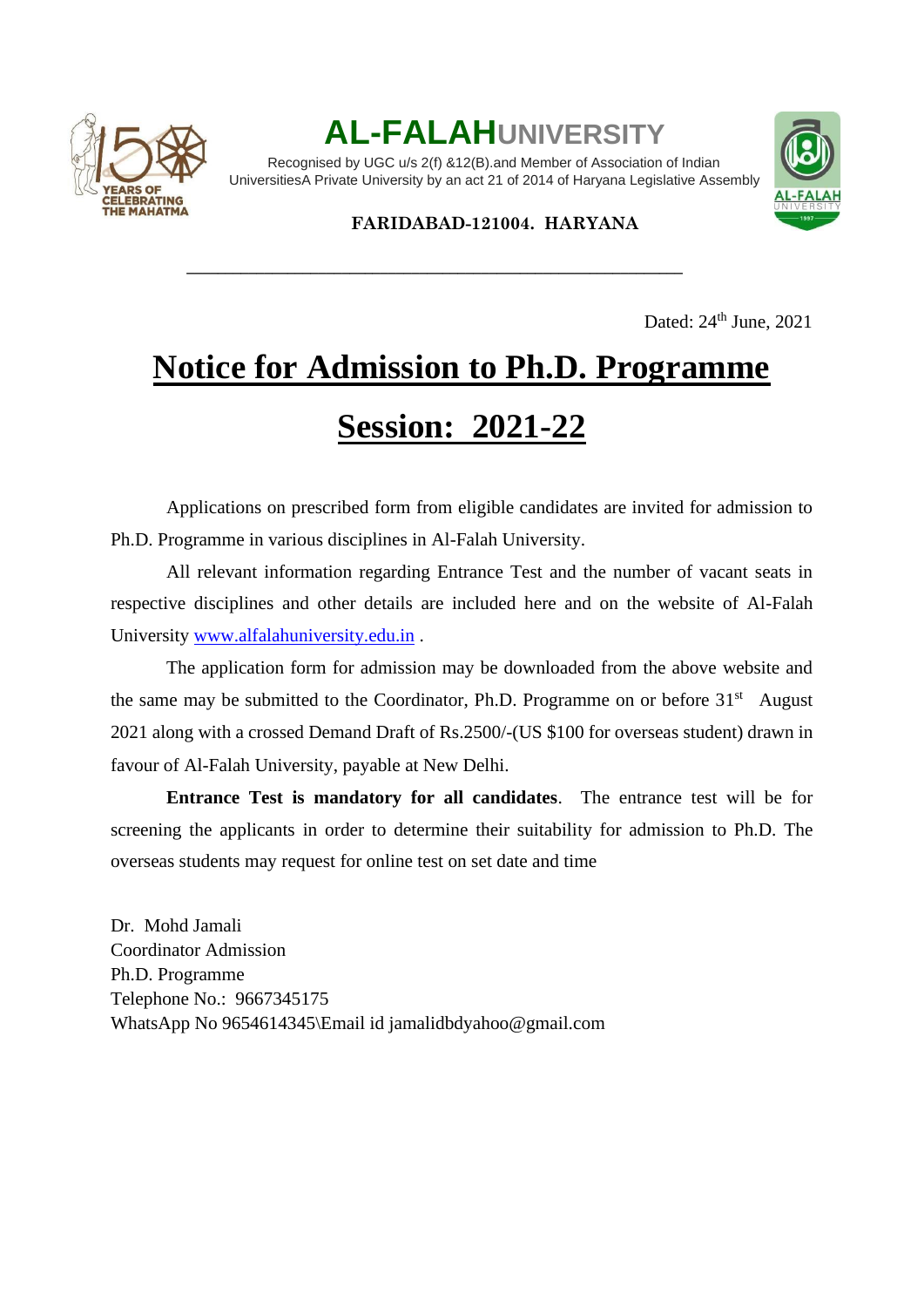## **AL-FALAH UNIVERSITY**

**FARIDABAD – 121004. (HARYANA) \_\_\_\_\_\_\_\_\_\_\_\_\_\_\_\_\_\_\_\_\_\_\_\_\_\_\_\_\_\_\_\_\_\_\_\_\_\_\_\_\_\_\_\_\_\_\_\_\_\_\_\_\_\_\_\_\_\_\_\_\_\_\_\_\_\_\_\_\_\_\_\_\_\_\_\_\_\_\_\_\_\_\_\_\_\_\_\_\_\_** 

## **SCHEDULE FOR ADMISSION TO Ph.D. PROGRAMME SESSION: 2021 – 2022**

| 1. Notification for admission to Ph.D. Programme                                                              |                | 24.06.2021 |
|---------------------------------------------------------------------------------------------------------------|----------------|------------|
| 2. Last date for submission of Application Form                                                               |                | 31.08.2021 |
| With late fee of Rs 500/-                                                                                     | $\ddot{\cdot}$ | 13.09.2021 |
| 3. Date of Admission Test<br>Time 11.00hrs to 13.00hrs                                                        |                | 14.09.2021 |
| 4. Display of list of candidates called for interview                                                         |                | 27.09.2021 |
| 5. Date for submission of Research Proposal by the Candidates who have qualified the<br><b>Admission Test</b> |                |            |
| And Date of interview from                                                                                    |                | 04.10.2021 |
| 6. Display of the list of selected candidates                                                                 |                | 08.10.2021 |

7. Last date for completion of Admission and Payment of course fee: 16.10.2021

Note: For further information, please contact Admission Coordinator, Ph.D. Programme on Telephone No.: 9667345175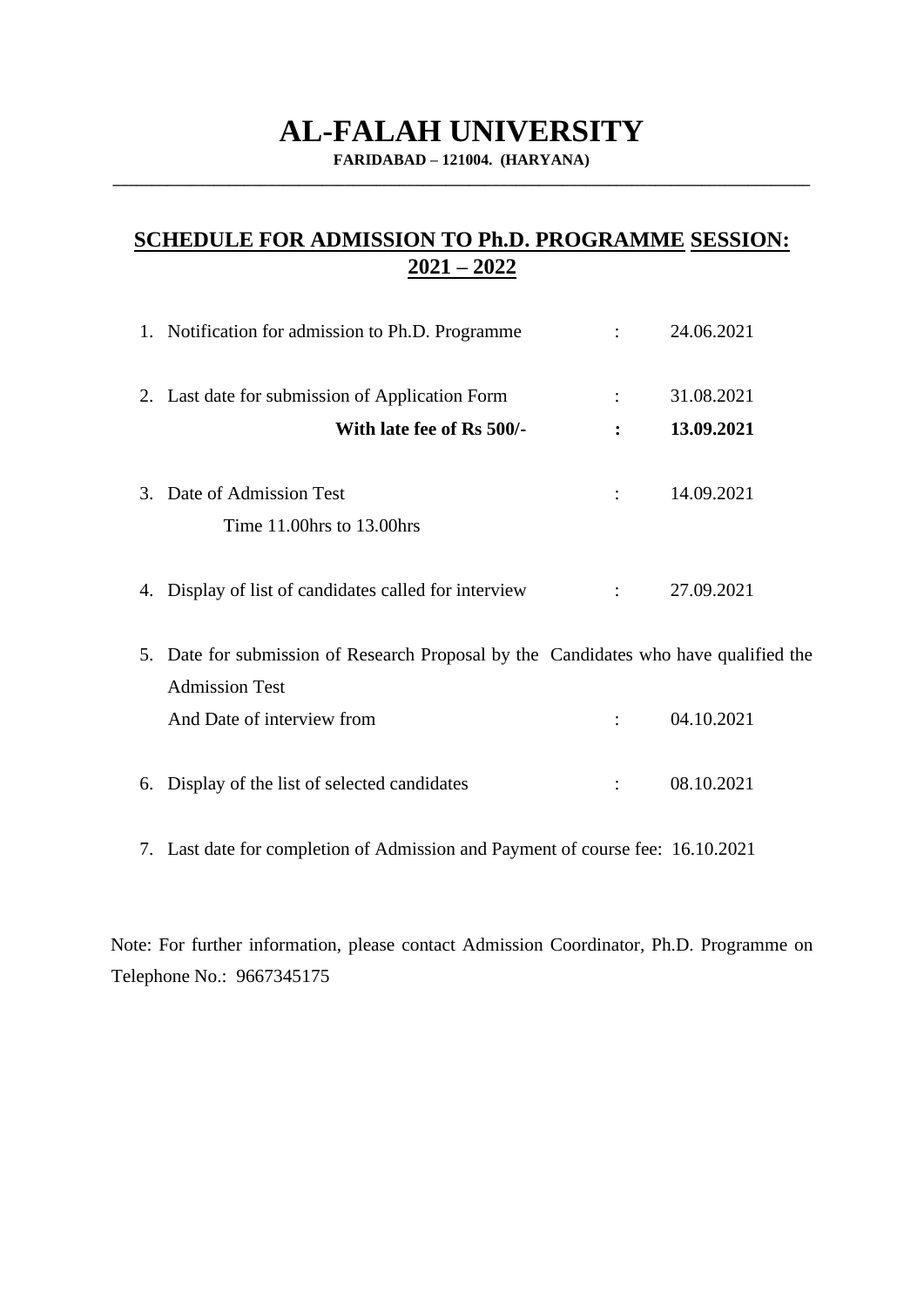## **ADMISSION TO Ph.D. PROGRAMME in**

### **the following Departments**

| S.No. | Department                         | Number of seats             |
|-------|------------------------------------|-----------------------------|
| 1.    | Mechanical Engineering (ME)        | 3                           |
| 2.    | Electronics Engineering (ECE)      | $\overline{2}$              |
| 3.    | Electrical Engineering (EEE)       | $\overline{2}$              |
| 4.    | Civil Engineering                  | $\mathcal{D}_{\mathcal{L}}$ |
| 5     | Computer Science Engineering /IT   | $\overline{2}$              |
| 6.    | Life sciences and medical sciences | 4                           |
| 7.    | Physics                            |                             |
| 8.    | Chemistry                          |                             |
| 9.    | Mathematics                        | $\overline{2}$              |
| 10    | Education                          | 2                           |
| 11    | Management                         | $\mathcal{D}_{\mathcal{A}}$ |

#### **Limited seats in the following Departments\*\***.

\*\*University may not fill all the seats this year if suitable candidates are not available.

Number of seats may be varied in some cases as per available Research Guides

#### **Ph.D. Programme fee**

|                |                                                               | Indian student   | <b>Overseas</b> |
|----------------|---------------------------------------------------------------|------------------|-----------------|
|                |                                                               |                  | students        |
|                | Ph.D. admission fee                                           | ₹ 10,000         | \$150           |
| 2              | Pre Ph.D. Course fee                                          | ₹ 50,000         | \$1000          |
| 3a             | Ph.D. Research Fee $\omega$ 1,00,000 p.a. for 2 $\frac{1}{2}$ | ₹ 2,50,000       | \$6000          |
|                | years                                                         |                  |                 |
|                | (Payable six monthly in 5 instalments)                        |                  |                 |
| 3 <sub>b</sub> | After 3 years $@ 20,000$ p.a.                                 | 20,000 p.a.<br>₹ | \$300. p.a.     |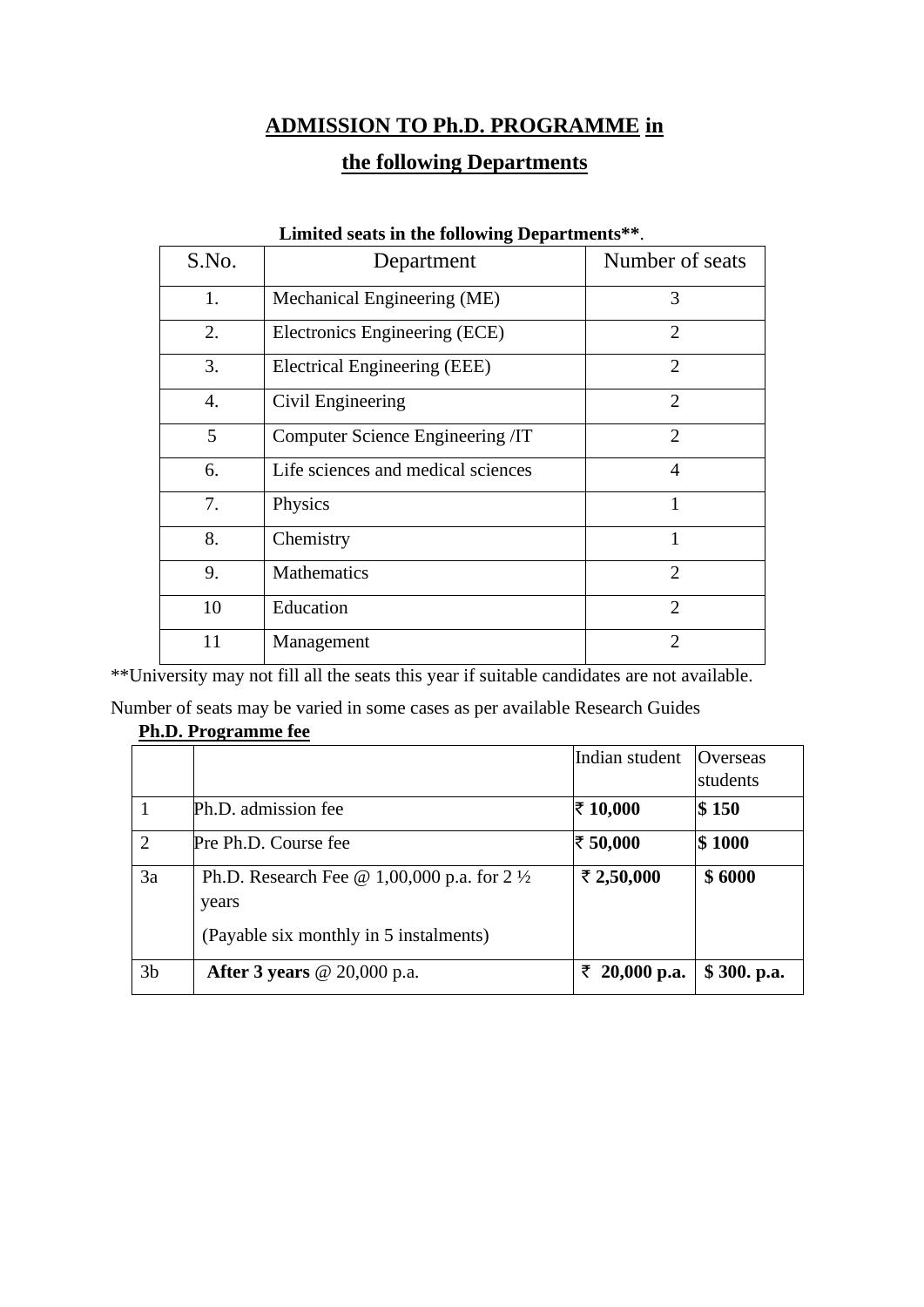#### **ADMISSION TO Ph.D. PROGRAMME 2021**

Applications on prescribed forms from eligible candidates are invited for admission to Ph.D. Programme in Al-Falah University, Faridabad, as per UGC (Minimum Standards & Procedure for award of M.Phil./ Ph.D. Degree) Regulations 2009 dated 01.06.2009 published in the gazette of India dated 11 July 2009 and modified as per UGC Ph.D. Regulations 2016 published in the gazette of India dated  $5<sup>th</sup>$  July 2016.

The Al Falah University Regulations Ph.D. regulation 2018 [\(https://alfalahuniversity.edu.in/wpcontent/uploads/2018/07/AFU-PhD-Regulations.pdf](https://alfalahuniversity.edu.in/wp-content/uploads/2018/07/AFU-PhD-Regulations.pdf) [\)](https://alfalahuniversity.edu.in/wp-content/uploads/2018/07/AFU-PhD-Regulations.pdf), are based on the University Grants Commission Minimum Standards and Procedure for Award of M.Phil. /Ph.D. Degree's Regulations, 2016.

#### **Eligibility Criteria for Admission** to Ph.D. Programme**:**

#### **1. Eligibility Criterion for Admission**

- 1.1 A candidate shall be eligible for admission to the programme of study leading to the degree of Doctor of Philosophy if he/she has obtained M.Phil. or Master's degree (of two years duration) of the university or a degree recognized by the university for this purpose as its equivalent in the relevant field or allied subject with at least 55% of marks (with a minimum Cumulative Grade Point Average (CGPA) of 6.0 on a 10 point scale). Candidates belonging to SC, ST, Minority/differently able persons shall be eligible for relaxation up to 5% of minimum eligible marks.
- 1.2 Provided that the cases of students who have passed the examination outside the Indian universities may be considered for admission to the course, subject to their equivalence as adjudged by the AIU foreign university degree equivalence list.
- 1.3 Candidates possessing a Degree considered equivalent to M.Phil. Degree of an Indian Institution, from a Foreign Educational Institution which is approved, recognized or authorized by AIU, shall be eligible for admission to Ph.D. programme. **2.**

#### **Entrance Test:**

**Entrance Test is mandatory for all candidates**. The entrance test will be for screening the applicants in order to determine their suitability for admission to Ph.D. Programme of the concerned department. Qualifying the entrance test will entitle them to appear in the interview.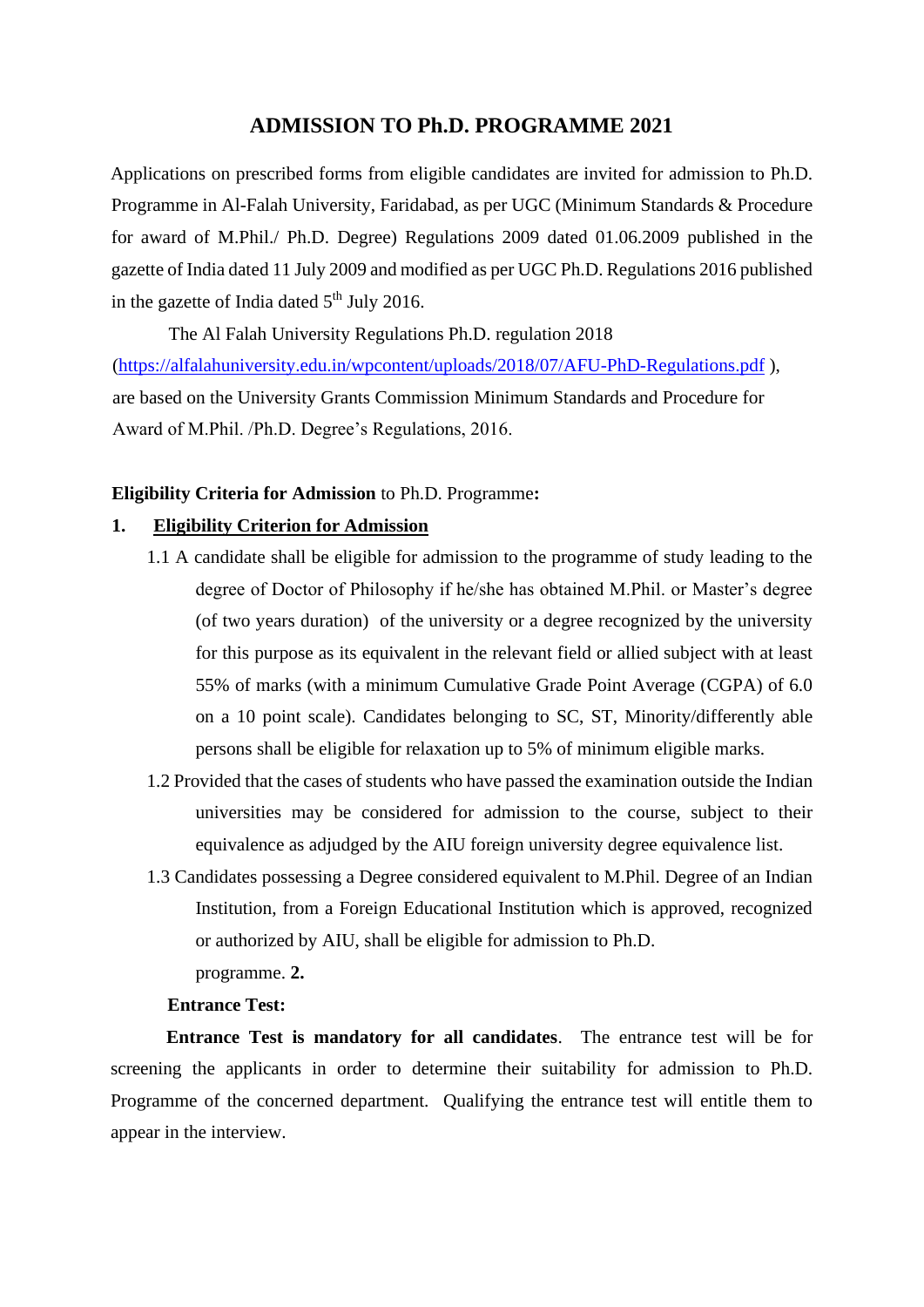The following category of candidates shall be exempted from appearing in the Entrance Test for the Ph.D. Programme.

- a. Candidates who have qualified UGC-NET Test or Gate in last three years.
- b. Candidates who have successfully completed M.Phil. Programme of two years' duration from a recognized university / institution.
- c. The teacher fellowship holders of the recognized college / university / institution provided that the competent employing authority issues a No Objection Certificate to the candidate to join the Ph.D. Programme and an undertaking that the candidate will be granted leave for the duration of the required course work.
- d. ICCR sponsored candidates.
- e. NET/GATE qualified students (of last three years) and current scholarship holders of National scheme (of UGC / CSIR/ PM scheme) need not appear for test, but their selection to Ph.D. programme will be subjected to the approval of University's BORS after reviewing their synopsis/ proposed project work and facilities available in the university.

The candidates seeking an exemption from the Entrance Test shall have to submit the proof in support of their exemption.

The candidates who have been granted exemption from appearing in the Entrance Test shall have to follow rest of the admission process as per the schedule and fulfil all other requirements as per the Ordinance / Rules / Regulations for the Degree of Doctor of Philosophy of Al Falah University.

#### **3. Entrance Test Paper:** Duration: 120 minutes; Maximum Marks 200.

#### *(Overseas students may request for online test)*

Part A: 40 multiple choices (Objective type) questions – 80 marks. Each Correct answer 2 marks and each wrong answer negative one mark.

Questions will be, as suggested by UGC, on Teaching and Research aptitude, Reasoning, Comprehension, Communications, Language, Data interpretation, ICT, People and Environment, writing and analytical skills, and contemporary issues relevant to research and higher education system- Governance, Polity and administration.

Part B: The Question Paper shall be devoted to General knowledge and mental ability, general Sciences Mathematics and Management / Education. This part B of question paper will include 40 short answer type questions (SAQ) and numerical answer type (*NAT*) questions. It will be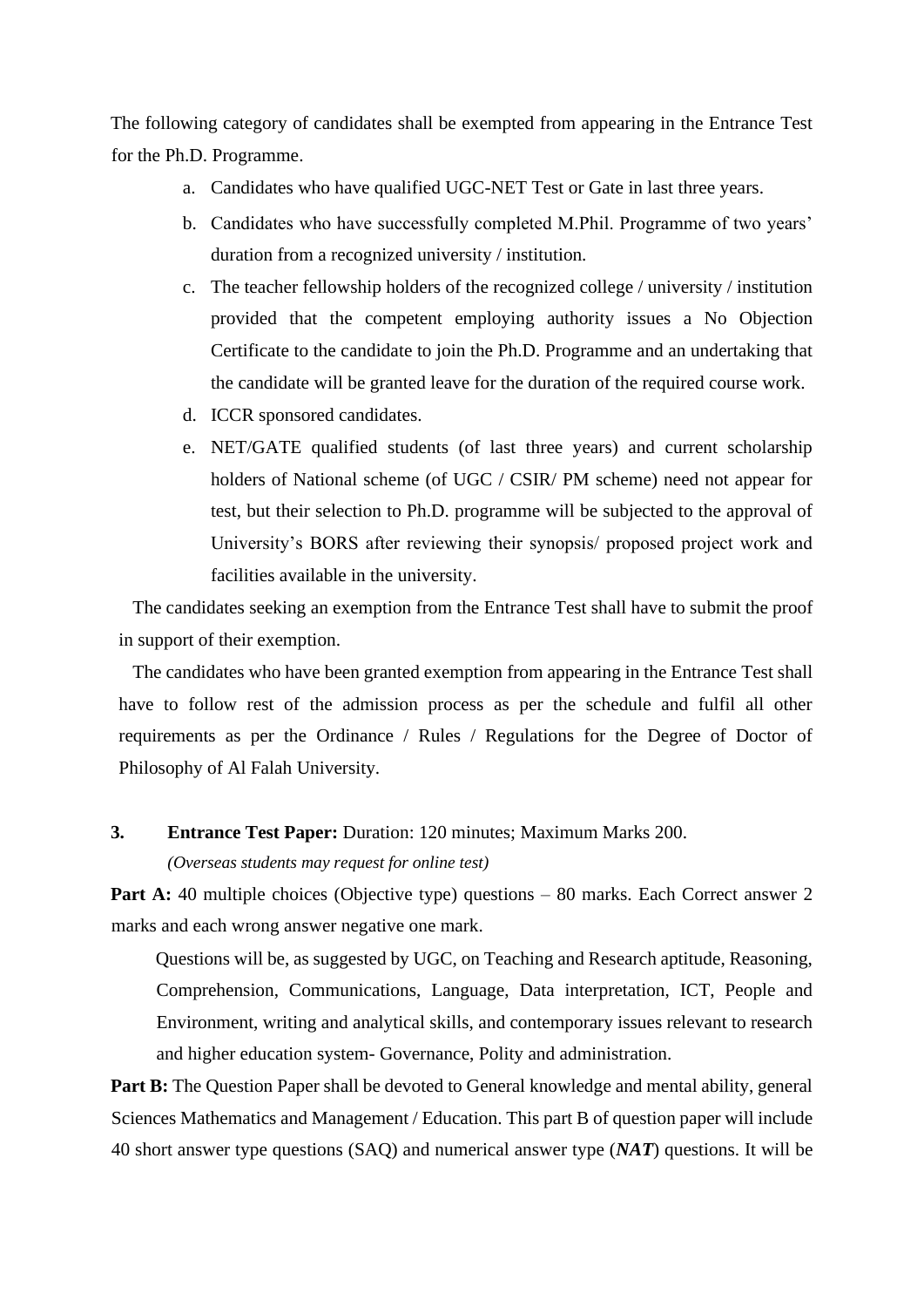of 120 marks with no negative marking. There may not be any subject related paper separately this year.

#### **4. Criterion to Qualify for Interview:**

The candidates obtaining at least pass marks in the Entrance Test shall qualify for the **Interview.** 

#### **5. Interview:**

Qualified candidates shall be called for an Interview before the Board of Research Studies (BORS) with their research proposal and planning.

The **list of finally selected candidates** after the approval of the BORS and Vice Chancellor will be displayed by the Coordinator, Ph.D. Programme, on Al Falah University notice Board/ website. Selected candidate may be informed by other digital means.

#### **6. Course Work:**

All the candidates provisionally admitted to Ph.D. Programme will be required to complete the prescribed course work of one semester duration, at least. If a candidate has done /completed his/her M. Phil. in the same area /subject, he/she may be given exemption for Course work.

#### **7. Duration of the Programme:**

Ph.D. programme shall be for a minimum duration of **two and half years** after the successful completion of the course work and a maximum of six years.

The application form for admission can be downloaded as per format given below from the website of Al Falah University [\(www.alfalahuniversity.edu.in\)](http://www.alfalahuniversity.edu.in/) and the same may be submitted to the Coordinator, Ph.D. Programme at the Al Falah University campus or to the Admission Office of the University at the Administrative Head Office 274/A, Al-Falah House, Jamia Nagar, New Delhi-110025, on payment of Rs. 2500/-. or along with a crossed Demand Draft/Cheque of Rs.2500/- drawn in favour of Al-Falah University, payable at New Delhi on or before the due date.

## **For online payment contact the Accounts Officer of Al Falah University on his mobile no. 9599292017 .**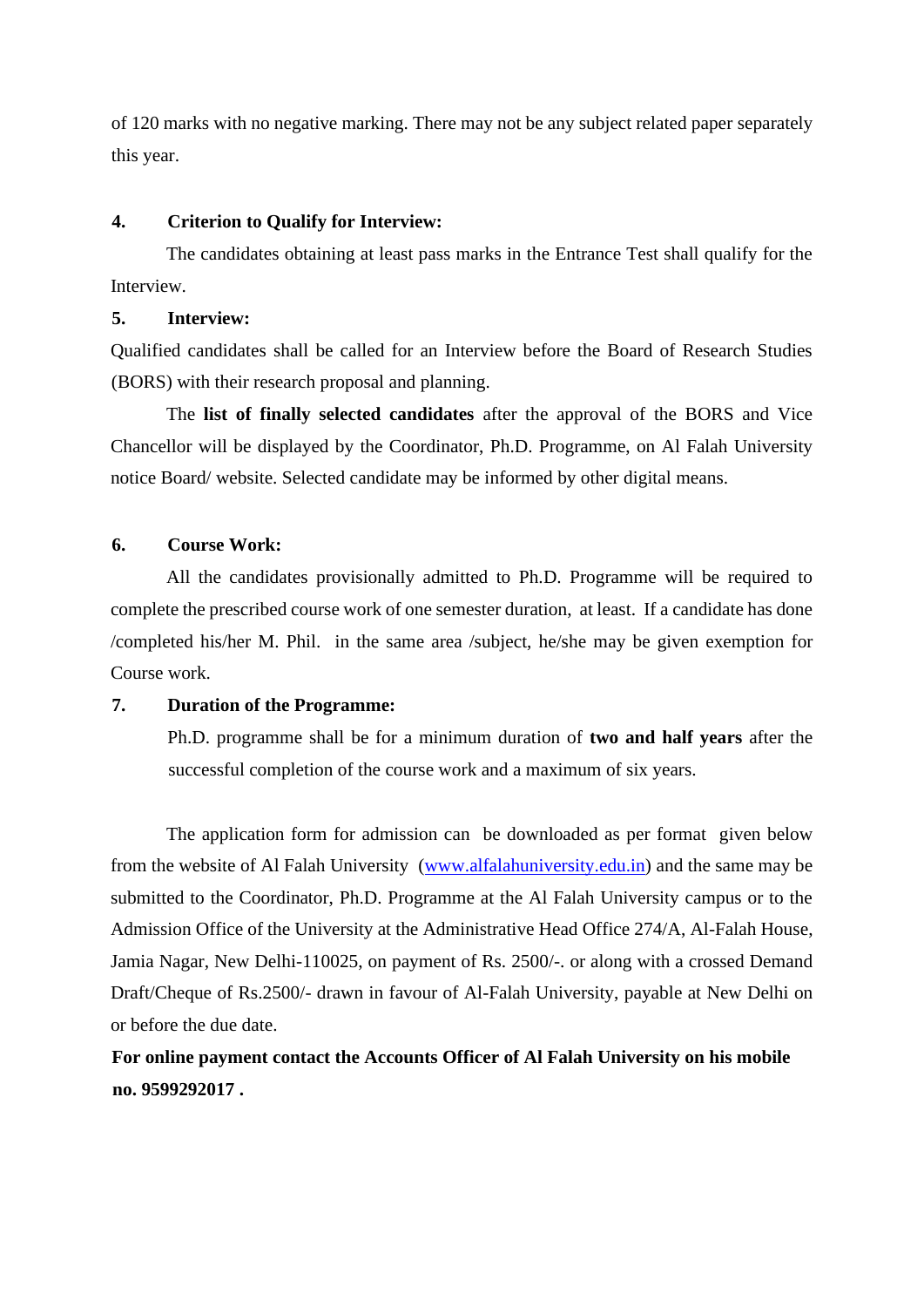

**AL-FALAH UNIVERSITY**

**FARIDABAD – 121004 (HARYANA)** 



## **APPLICATION FOR ADMISSION TO THE Ph.D. (DOCTOR OF PHILOSOPHY) PROGRAMME 2021**

**\_\_\_\_\_\_\_\_\_\_\_\_\_\_\_\_\_\_\_\_\_\_\_\_\_\_\_\_\_\_\_\_\_\_\_\_\_\_\_\_\_\_\_\_\_\_\_\_\_\_\_\_\_\_\_\_\_\_\_\_\_\_\_\_\_\_\_\_\_\_\_\_\_\_\_\_\_\_** 

The Admission Coordinator,

Ph.D. Programme Al-Falah University Faridabad (Haryana) Affix here a Recent Self-Attested Photograph

Sir,

| I request you to consider my application for admission as research student to the Ph.D.  |
|------------------------------------------------------------------------------------------|
|                                                                                          |
| particulars in support of my application along with a crossed Demand Draft for Rs 2500/- |
|                                                                                          |
|                                                                                          |

Yours faithfully

| Dated: $\dots\dots\dots\dots\dots\dots\dots$ | (Signature of the Candidate) |
|----------------------------------------------|------------------------------|
|                                              |                              |
|                                              |                              |
|                                              | <br><br>                     |
|                                              |                              |
|                                              |                              |
|                                              | Email                        |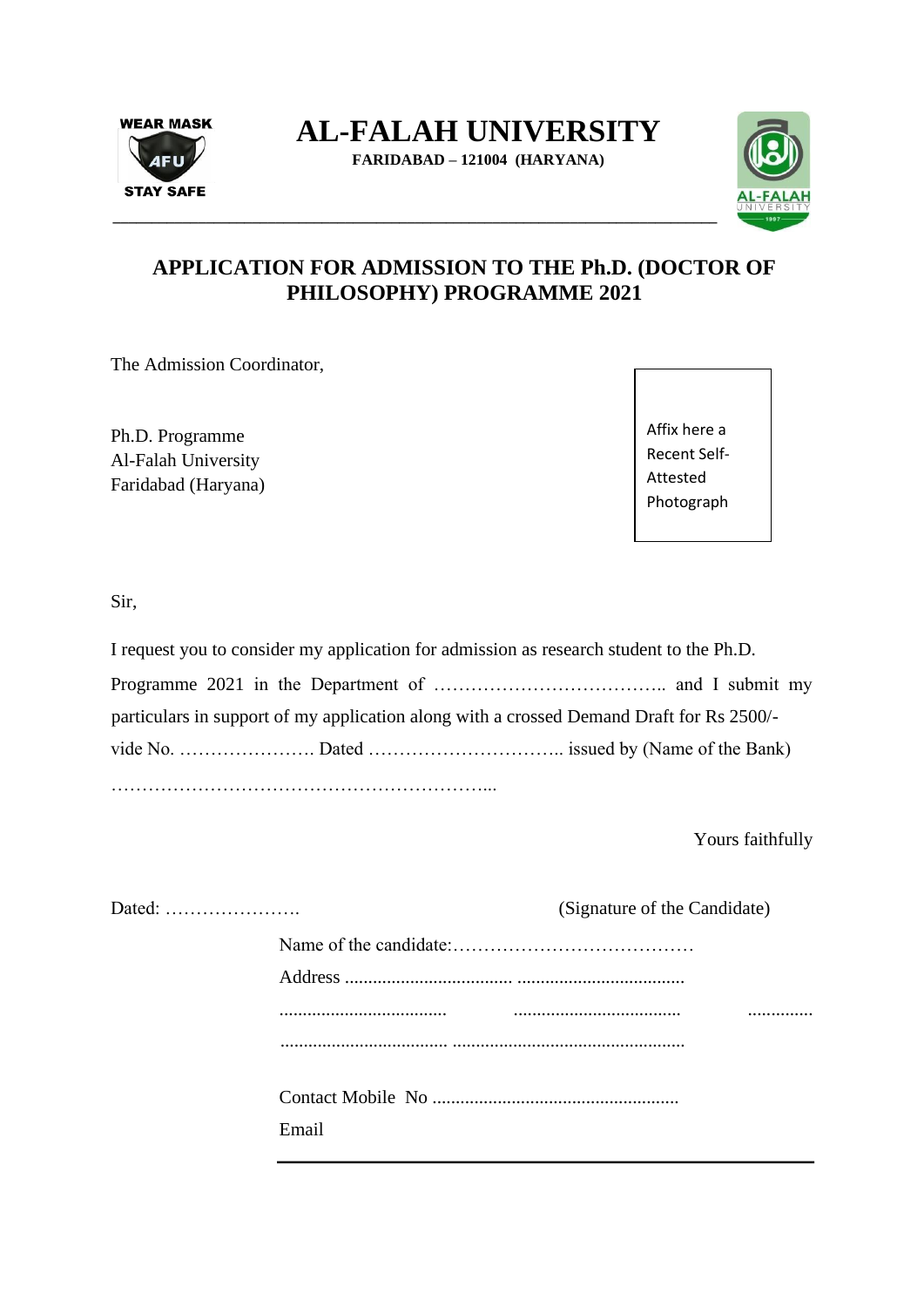## **(PARTICULARS TO BE FILLED BY THE CANDIDATE)**

| Gender:                   | Male | Female                                 |                                                                     |
|---------------------------|------|----------------------------------------|---------------------------------------------------------------------|
|                           |      |                                        |                                                                     |
|                           |      |                                        |                                                                     |
|                           |      |                                        | Date of Birth (as given in the Matriculation / School Certificate): |
|                           |      |                                        |                                                                     |
|                           |      |                                        |                                                                     |
| <b>Permanent Address:</b> |      |                                        |                                                                     |
|                           |      |                                        |                                                                     |
|                           |      |                                        |                                                                     |
|                           |      |                                        |                                                                     |
|                           |      |                                        |                                                                     |
|                           |      | Local Address with Proof of Residence: |                                                                     |
|                           |      |                                        |                                                                     |
|                           |      |                                        |                                                                     |
|                           |      | Residence Telephone No. with STD Code: |                                                                     |
|                           |      |                                        |                                                                     |
|                           |      |                                        |                                                                     |

Details of Previous Examinations:

| <b>Exam</b>   | Name of the | Name of the       | <b>Year of</b> | Division &        | <b>Subjects</b> |
|---------------|-------------|-------------------|----------------|-------------------|-----------------|
| <b>Passed</b> | course      | <b>University</b> | <b>Passing</b> | <b>Percentage</b> |                 |
| U.G.          |             |                   |                |                   |                 |
| Course        |             |                   |                |                   |                 |
| P.G.          |             |                   |                |                   |                 |
| Course        |             |                   |                |                   |                 |
| M.Phil        |             |                   |                |                   |                 |
|               |             |                   |                |                   |                 |

| Topic of Research: |  |
|--------------------|--|
|                    |  |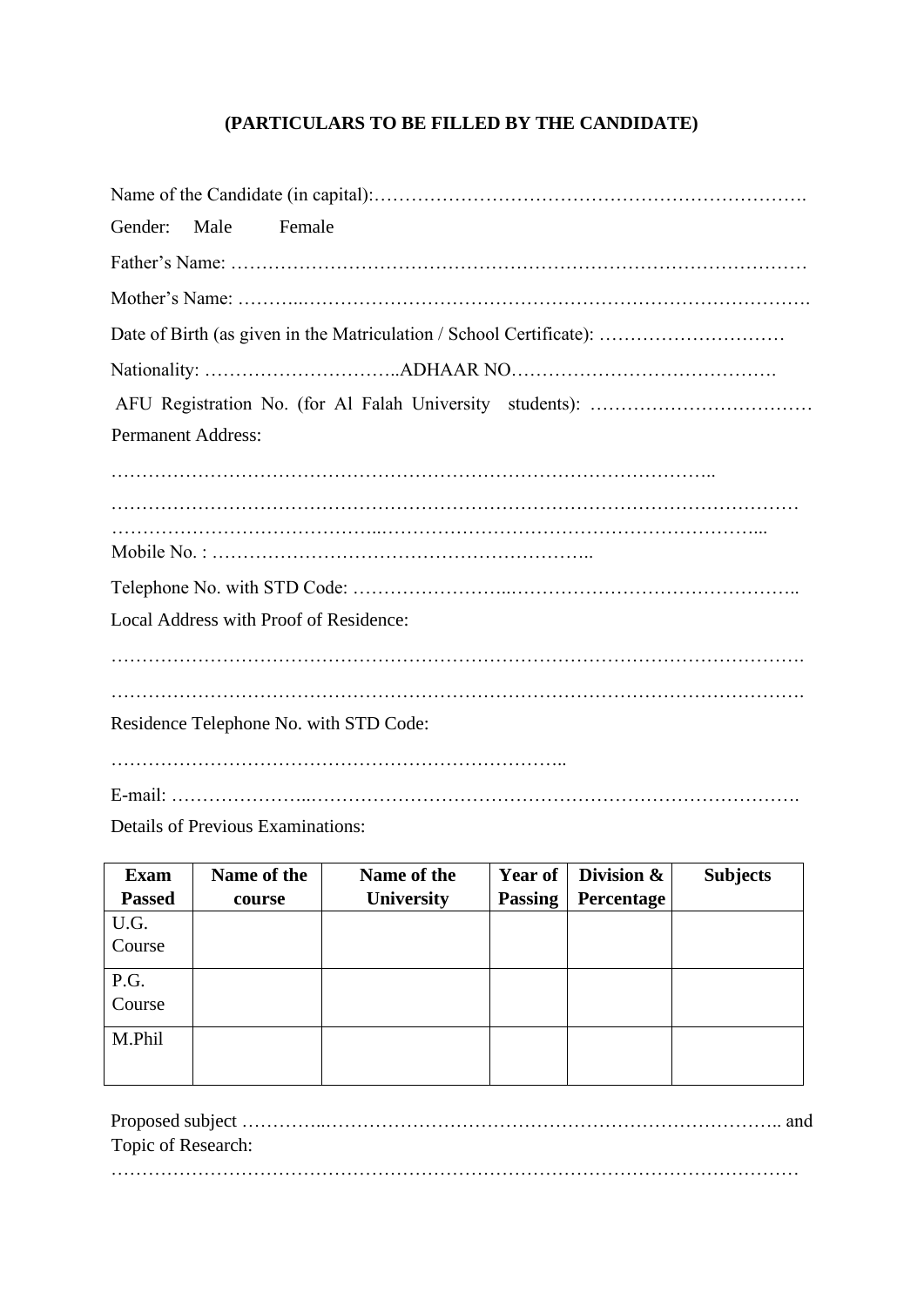Details of Research experience, if any (attach separate sheet, if necessary)

………………………………………………………

If employed, write the name of the Institution along with current designation hold:

………………….. ( NOC is required for admission)

(Signature of the Candidate)

Dated: ……………………….

#### **(RECOMMENDATION OF THE BORS)**

Coordinator Ph.D. Programme

#### **APPROVAL OF THE CHAIRMAN, BORS (AFU)**

Approved the admission (provisionally) of Shri/Smt/Km ……………………………........... in Ph.D. Programme in ……………………………………………………………….............

> Signature Chairman, BORS

#### **COORDINATOR Ph.D. PROGRAMME OFFICE**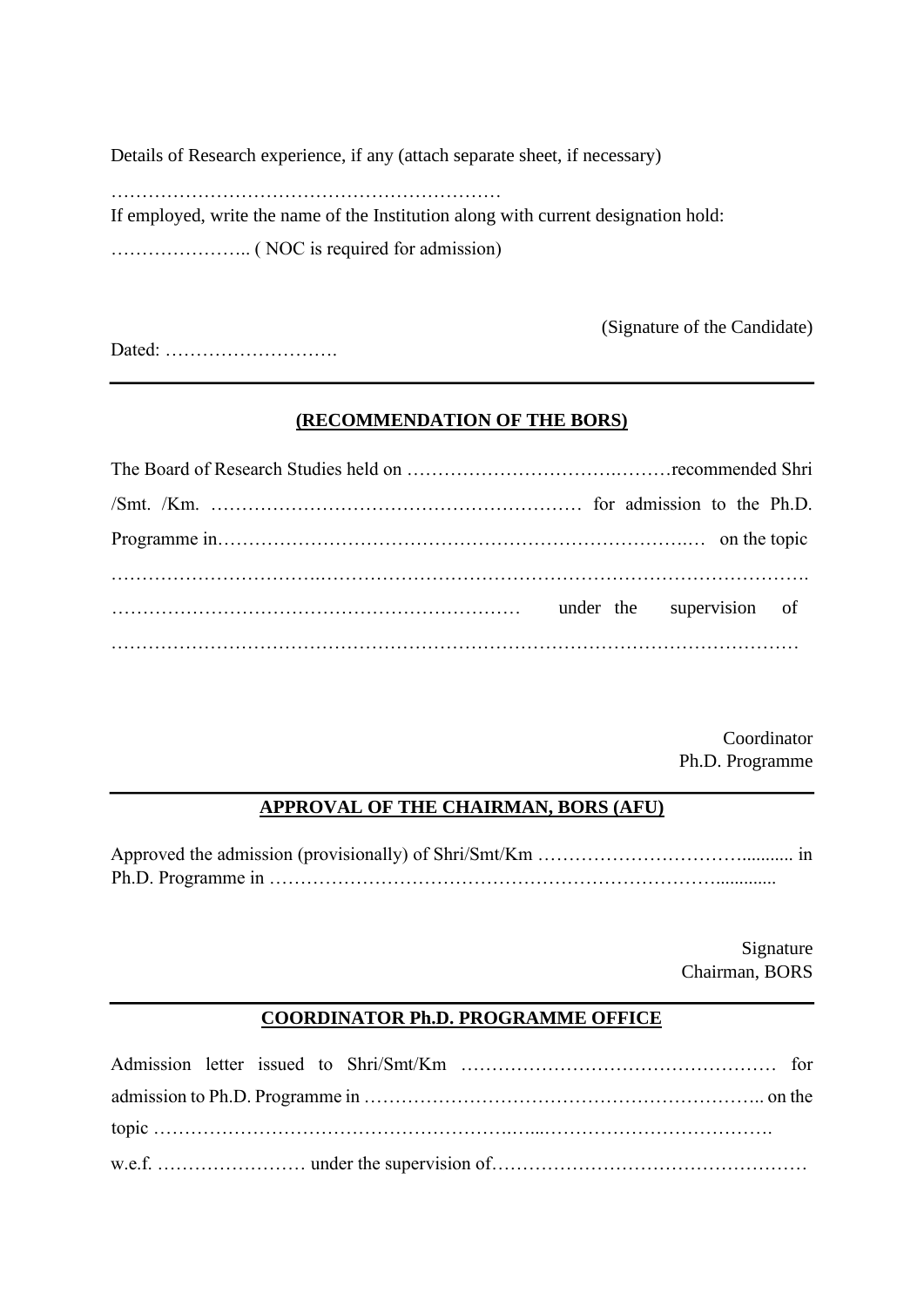**Note**: The following documents will have to be submitted at the time of submitting the application form:

- 1. Self-Attested copies of all Mark Sheets and Degrees of Graduation and Post-Graduation Examinations.
- 2. Proof of Date of Birth

………………………………

- 3. Character Certificate in original issued from the Institution last attended.
- 4. No Objection Certificate (NOC) from the employer (if employed).
- 5. A consent letter from the Co-Supervisor(s) with complete correspondence address (if any).
- 6. Proof of residence (Permanent and Local).
- 7. Certificate with regard to category of the candidate.
- 8. Overseas Student submit a copy of his/her passport (with Visa).

## **DECLARATION**

I, SOLEMNLY UNDERTAKE to accept and abide by the rules and regulations of the Al-Falah University and all the decisions of the appropriate bodies of the AFU in regard to my admission.

I, SOLEMNLY UNDERTAKE that I have never been convicted by a Court of Law nor restricted /expelled from any educational institution nor disqualified / debarred from any examination.

I will accept the cancellation/forfeiture of my candidature in case any information supplied by me in this form is found to be incorrect at the time of admission or thereafter.

**Signature of the Candidate** 

Dated: ……………………………